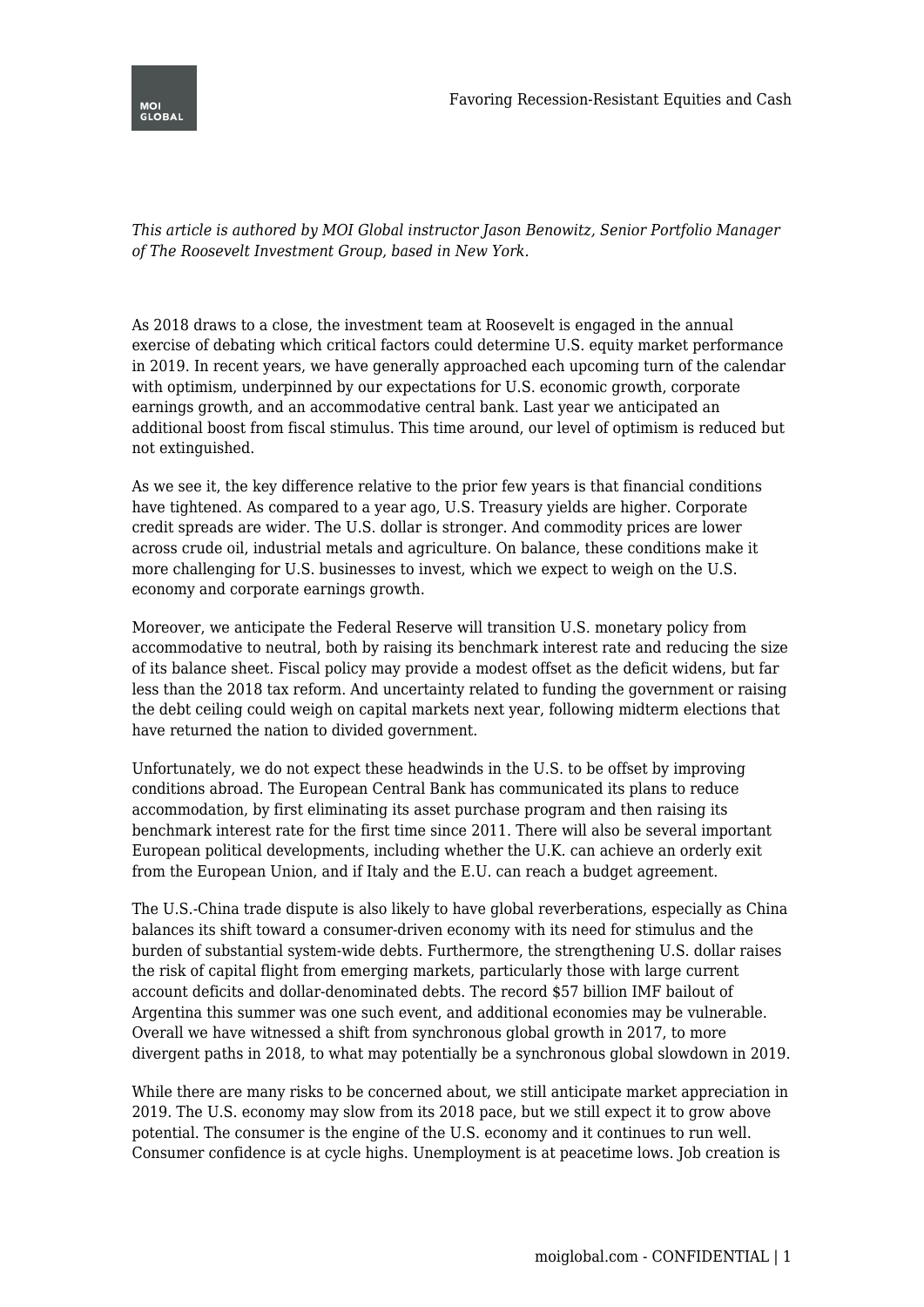

healthy. And wage growth is in excess of inflation. We expect a strong holiday shopping season, though not without significant promotional activity. In the coming months, gasoline prices are expected to follow crude oil prices lower, and tax refunds could surprise to the upside due to tax reform, providing further support to the consumer. Housing is a notable exception, as higher mortgage rates have weighed on affordability and activity has slowed. However this malaise has not yet spread to autos, where sales have plateaued at a historically high level for several years now, with declines limited to the passenger car segment.

Similar to the U.S., the slowdown in Europe is also beginning from a position of strength, such that growth may persist at or above potential next year. Moreover, over the course of this cycle, European politicians have time and again demonstrated their ability to come together at difficult times and at least kick the can down the road, so to speak. We expect the current U.K. and Italian challenges will prove no different. In China, the leadership has been managing a gradually slowing economy for many years now. Though Beijing did stumble in early 2016, it has yet to collapse, and its \$3 trillion in foreign reserves suggests it has the wherewithal to stimulate growth or shore up its banking system as needed.

In our view, the U.S.-China trade dispute is a wildcard. The U.S. has reached revised trade agreements with Canada and Mexico as well as South Korea, and its negotiations with the E.U. have progressed sufficiently to abate any further protectionist actions. So, tough talk from the U.S. administration may simply be an 'Art of the Deal' style tactic that does not preclude an eventual settlement. However, China may prove different, because the dispute encompasses trade practices whose resolution appears more intractable, and it may also be part of a larger geopolitical struggle. The recent G-20 agreement to delay further tariffs is a positive sign, but a permanent deal still appears far off. We expect developments from this ongoing dispute to continue to generate capital market volatility, and are reluctant to make a call on how it may ultimately turn out.

Overall we expect slowing but adequate growth across the major economies to drive U.S. corporate earnings growth in the mid-single digits. While consensus forecasts from Wall Street strategists may be slightly higher than this, it is the normal historical pattern for these to be revised down over time. The recent market correction has left U.S. stocks broadly valued in line with historical precedent, and therefore in our view not unduly vulnerable to further compression. Thus we arrive at our expectation for modest equity market appreciation in 2019.

At the same time that our return expectations have moderated, our volatility forecasts have increased. In the latter stages of a bull market, as the Federal Reserve raises interest rates and the yield curve flattens, investor sensitivity to the risk of recession grows markedly. We are on the lookout for signs of heightened recession risk, such as reduced payroll additions, rising unemployment, slowing freight flows, weakening consumer credit, tightening bank lending standards, and widening credit spreads. As U.S. gross domestic product grew 3.5% in the third quarter, and these data sets broadly do not suggest much more than a modest slowing, we do not expect a recession or bear market in 2019.

In 2018, there have been two market corrections to date, which is the average of what